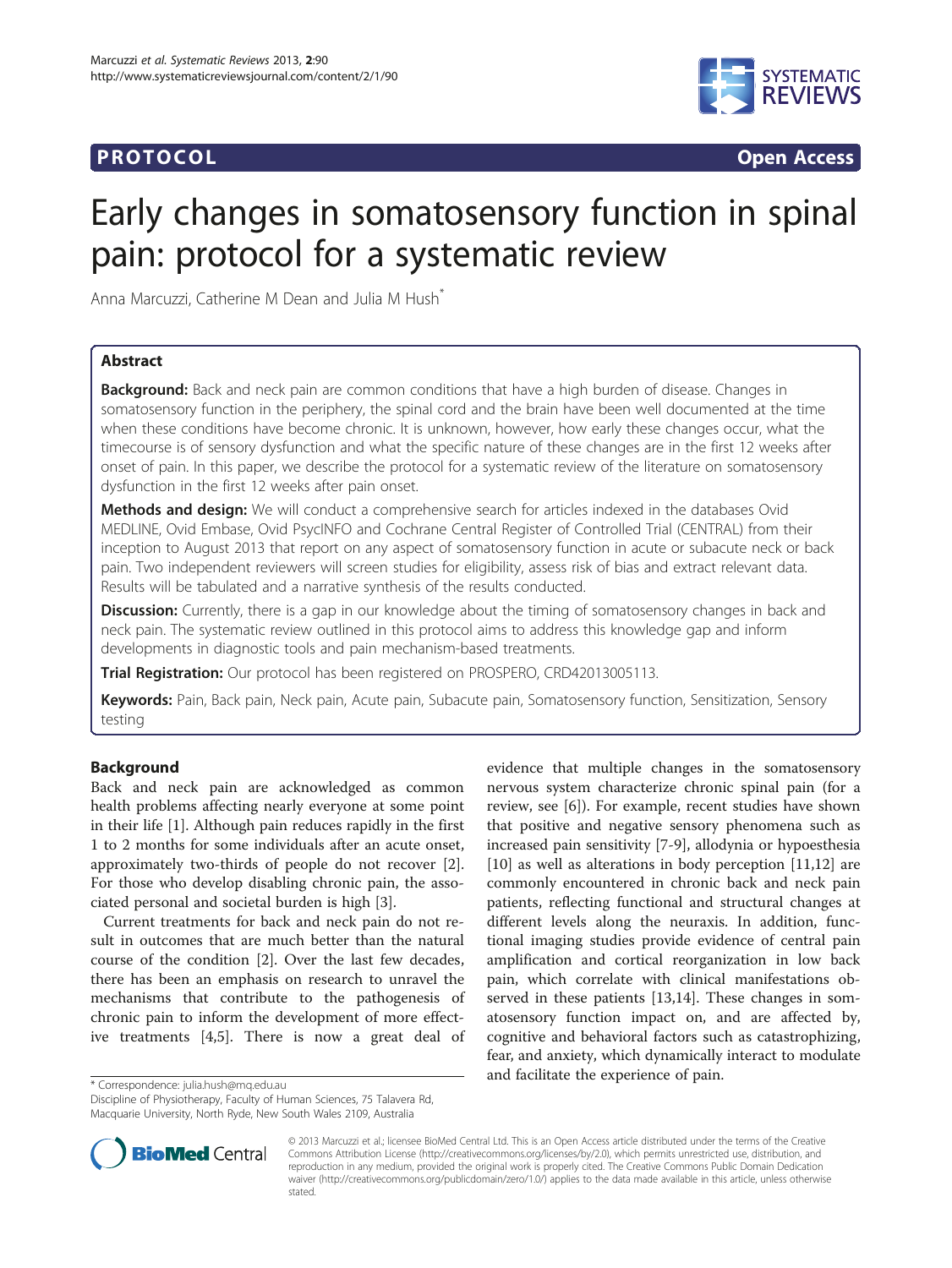It is therefore well documented that somatosensory dysfunction characterizes chronic spinal pain conditions; however, it is not fully elucidated how early these changes occur in back and neck pain. The review outlined in this protocol will explore changes in somatosensory function in acute and subacute spinal pain populations in order to address this gap in current knowledge.

## Research questions

This literature review aims to answer the following research questions: (1) Have changes in somatosensory function been detected in the first 12 weeks of spinal pain? (2) How early has somatosensory dysfunction been detected in spinal pain? And (3) What type of somatosensory changes have been detected in spinal pain?

# Methods and design

## Study registration

The protocol of this systematic review has been registered on PROSPERO 2013 [\[15\]](#page-4-0) (registration number: CRD42013005113).

The systematic review protocol has been conducted and reported using the Preferred Reporting Items for Systematic Reviews and Meta-Analyses (PRISMA) statement guidelines [[16\]](#page-4-0).

## Search strategy for identification of relevant studies

To identify the relevant literature, electronic searches will be conducted in the following databases: Ovid MEDLINE, Ovid Embase, Ovid PsycINFO and Cochrane Central Register of Controlled Trial (CENTRAL) from their inception to August 2013. A comprehensive search strategy has been designed with the assistance of an experienced research librarian and adjusted to account for differences in indexing across databases. The updated search strategy of the Cochrane Back Review Group 2013 [\[17](#page-4-0)] was used to identify spinal pain terms, which were combined with relevant keywords for the somatosensory function domain (Appendix [1\)](#page-3-0). Articles identified through reference lists of included studies and relevant systematic reviews will be considered for inclusion based on their title. Non-English language studies will be included, where a translation can be made available.

# Eligibility criteria

## **Participants**

We will include studies of adults (18 years or older) with acute or subacute (up to and including 12 weeks) spinal pain (back or neck pain). Studies will be excluded if the participants have spinal pain due to serious pathologies (for example, fracture, neoplasm, infection, failed back surgery syndrome) or specific conditions (for example, rheumatoid arthritis, fibromyalgia, spondylolisthesis, pregnancy and postpartum) or who have had spinal surgery. Studies will also not be included if they report on a mixed population of chronic and acute or subacute spinal pain where the results for acute or subacute participants cannot be extracted separately.

#### Outcome measures

The outcomes of interest are any measure of somatosensory dysfunction (for example, hyperalgesia, allodynia, dysaesthesia, neuropathic pain) assessed by any experimental or clinical examination, by quantitative sensory testing or by any relevant questionnaire, reported within the first 12 weeks of onset of back or neck pain.

## Types of study

We will include relevant study designs such as cross-sectional studies, surveys, case-control studies, randomized controlled trials and observational studies. Qualitative studies and retrospective studies will be excluded. We will exclude intervention studies if assessment of somatosensory function is only reported after treatment (for example, drug administration, surgical techniques). Reference lists of relevant systematic reviews will be checked in order to identify relevant primary studies, but systematic reviews will otherwise be excluded.

## Screening of studies

After removal of duplicate papers, identification of studies that meet the inclusion criteria will be independently conducted by two reviewers based on the title and then abstract. Reasons for exclusion of papers will be recorded when screening full papers. Papers of the resulting studies will be reviewed independently by two reviewers for their eligibility using a standardized eligibility sheet. Any disagreement arising between the reviewers will be resolved by discussion and consensus and with the assistance of a third reviewer at all stages of screening.

#### Data extraction

Data from included studies will be extracted independently by two reviewers using a standardized data extraction form. Differences in data extraction will be resolved by consensus and the assistance of a third reviewer. Authors of studies will be contacted if data are incomplete or clarification is required. The following data will be extracted from each included study. General study information: authors, year of publication, language; study design: cross-sectional, survey, case-control, observational study or clinical trial; clinical setting: primary care, specialist clinic, hospital outpatient department; population characteristics: demographic information (age, gender); case definition and description: classification or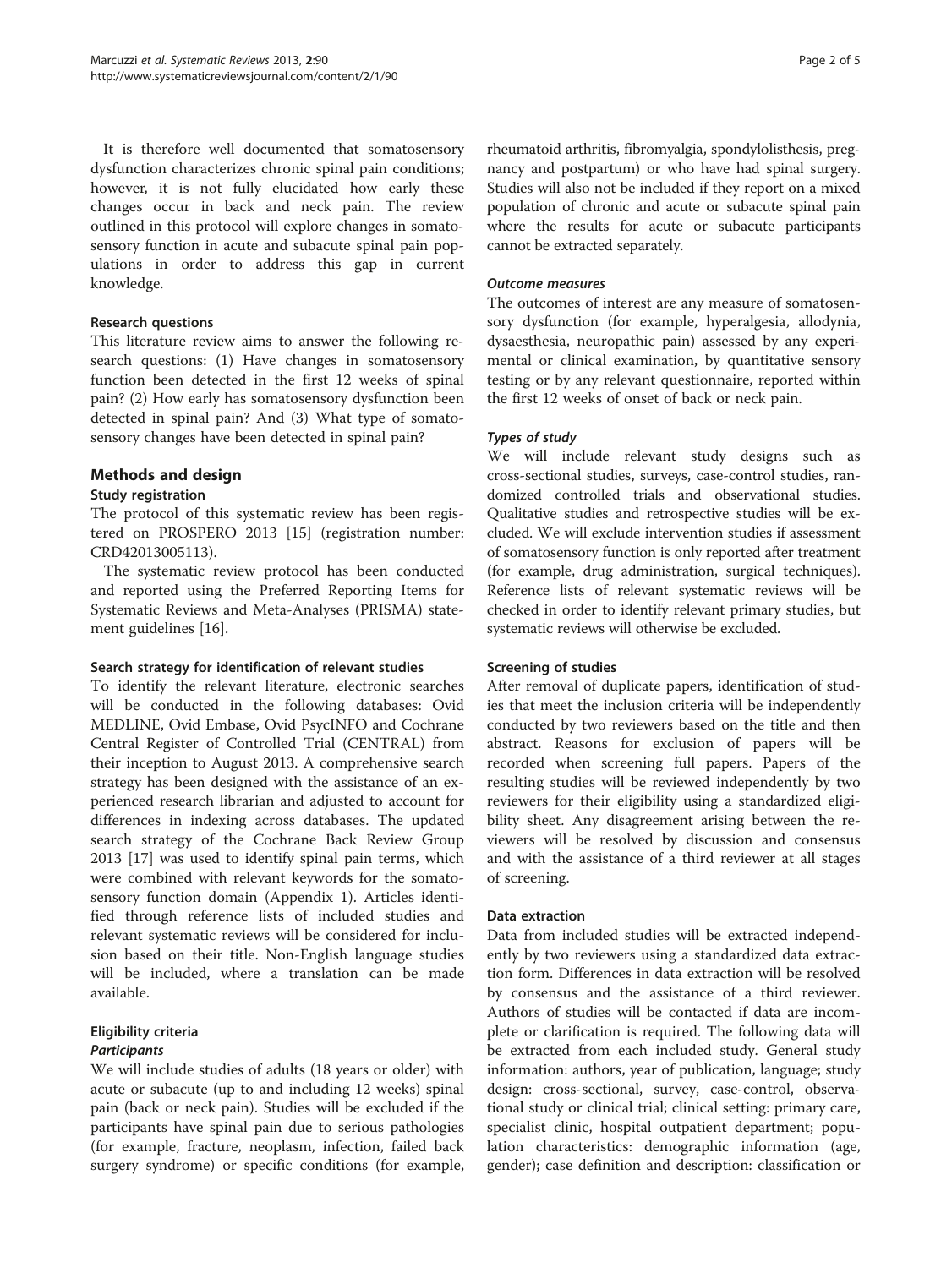diagnostic criteria used, region of pain (lumbar, cervical, mixed), duration of pain, severity of pain, functional status, comorbidities, medications; somatosensory function: data from psychophysical measures, clinical assessment or description, questionnaire at specified time points from onset of spinal pain for spinal pain and control cohorts (where described).

#### Risk of bias assessment

We were unable to identify an existing instrument suitable to assess the risk of bias for the different study types eligible for this review. Therefore, study quality will be assessed using a system adapted from Lewis et al. [[18\]](#page-4-0) and Tesarz et al. [\[19](#page-4-0)], designed to evaluate study features most relevant to the current review. These features are: (1) that the sample was clearly described; (2) that the sample was representative of the target population; (3) that the somatosensory assessment method

used was standardized, validated and fully described; (4) that there was blinding of those assessing somatosensory function to group allocation (where relevant); and (5) that factors known to influence pain assessment were evaluated or controlled for in the analysis (for psychophysical studies). For this last item, known confounders include medication use, caffeine intake prior to testing, comorbid pain condition, different testing times during the day and phase of menstrual cycle (females) [\[18](#page-4-0)]. Each risk of bias item will be evaluated as outlined in Table 1, by two reviewers and any disagreement discussed with a third reviewer to reach consensus. Studies will be considered to have high risk of bias if the majority of relevant criteria are not satisfied.

#### Data analysis

It is anticipated that the studies will be too heterogeneous in multiple domains to allow any data pooling or

| Category                             | Criteria                                                                           | Judgment  |
|--------------------------------------|------------------------------------------------------------------------------------|-----------|
| Defined sample                       | Inclusion/exclusion criteria were clearly specified                                | Yes       |
|                                      | Comment:                                                                           | No        |
|                                      |                                                                                    | Unsure    |
|                                      |                                                                                    | N/A       |
| Representative sample                | Clinical and demographic characteristics were well described                       | Yes       |
|                                      | Comment:                                                                           | <b>No</b> |
|                                      |                                                                                    | Unsure    |
|                                      |                                                                                    | N/A       |
|                                      | Recruitment procedure was specified (including source population) and appropriate  | Yes       |
|                                      | Comment:                                                                           | <b>No</b> |
|                                      |                                                                                    | Unsure    |
|                                      |                                                                                    | N/A       |
| Somatosensory assessment             | Somatosensory assessment method was standardized or validated                      | Yes       |
|                                      | Comment:                                                                           | <b>No</b> |
|                                      |                                                                                    | Unsure    |
|                                      |                                                                                    | N/A       |
|                                      | Method of somatosensory assessment was fully described                             | Yes       |
|                                      | Comment:                                                                           | <b>No</b> |
|                                      |                                                                                    | Unsure    |
|                                      |                                                                                    | N/A       |
| Blinding of assessment               | Assessment of somatosensory function was blinded to participant group or condition | Yes       |
|                                      | Comment:                                                                           | <b>No</b> |
|                                      |                                                                                    | Unsure    |
|                                      |                                                                                    | N/A       |
| Controlled risk of known confounders | Factors known to influence pain assessment were evaluated or controlled for        | Yes       |
|                                      | Comment:                                                                           | <b>No</b> |
|                                      |                                                                                    | Unsure    |
|                                      |                                                                                    | N/A       |

Table 1 Risk of bias assessment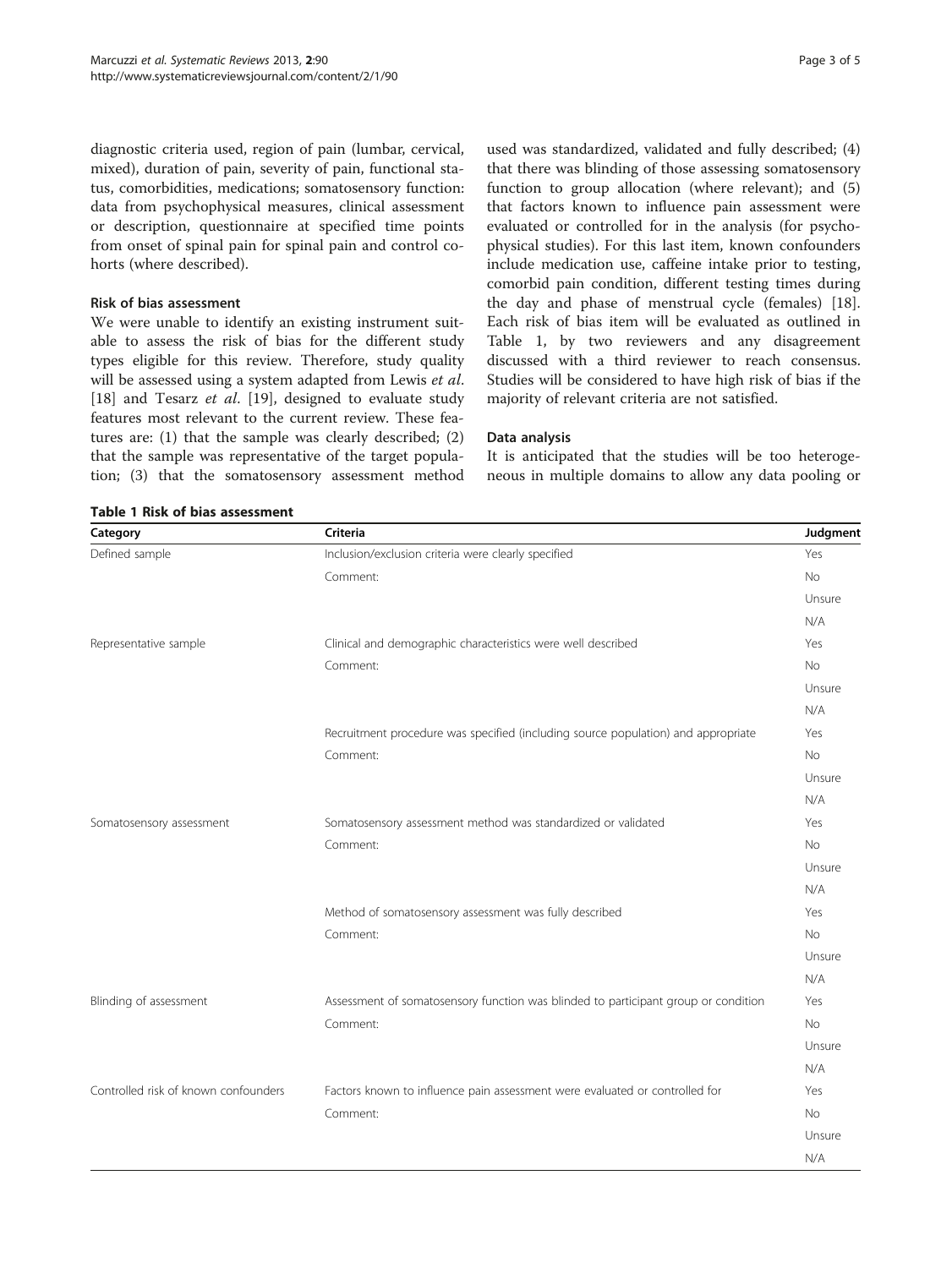<span id="page-3-0"></span>quantitative synthesis. Data will be therefore gathered and presented in a table and a narrative synthesis of the findings will be conducted. Where possible, an indication of the timeline of changes in somatosensory function will be presented. Because of the anticipated heterogeneity of studies, it is unlikely that quantitative analyses based on study quality will be possible. Therefore, the risk of bias assessment of included studies will be summarized in a table and results and implications will be critically discussed.

# **Discussion**

This systematic review will fill an important gap in our current knowledge about the timecourse and nature of changes in somatosensory function that occur in the early stages of back and neck pain, which may be instrumental in the development of disabling chronic pain. An improved understanding of the timing and onset of sensory dysfunction will enable clinicians and researchers to develop more effective diagnostic tools and mechanism-based treatments to prevent the development of chronic back and neck pain.

# Appendix 1: Ovid MEDLINE search strategy

- 1. back pain/
- 2. low back pain/
- 3. back disorder\*.mp.
- 4. (lumbar adj pain).ti,ab.
- 5. sciatica/
- 6. sciatic neuropathy/
- 7. Intervertebral Disc Degeneration/
- 8. (disc adj prolapse).ti,ab.
- 9. (disc adj herniation).ti,ab.
- 10.(facet adj joint\*).ti,ab.
- 11.backache.ti,ab.
- 12.dorsalgia.mp.
- 13.or/1-12
- 14.Neck Pain/
- 15.whiplash injur\*.mp.
- 16.exp Neck Injuries/
- 17.Neck Muscles/
- 18.neck.ti,ab.
- 19.or/14-18
- 20.(femur or humerus).mp. [mp = title, abstract,
- original title, name of substance word, subject heading word, keyword heading word, protocol supplementary concept, rare disease supplementary concept, unique identifier]
- 21.19 not 20
- 22.exp Pain Perception/
- 23.pain, referred/
- 24.sensory profile\*.mp. [mp = title, abstract, original title, name of substance word, subject heading word, keyword heading word, protocol supplementary
- concept, rare disease supplementary concept, unique identifier]
- 25.Analgesia.ti,ab.
- 26.allodynia.ti,ab.
- 27.neuralgia/
- 28.sensory hypersensitivity.ti,ab.
- 29.hyperpathia.ti,ab.
- 30.exp somatosensory disorders/
- 31.hyp?algesia.ti,ab.
- 32.peripheral sensit\*.ti,ab.
- 33.central pain.ti,ab.
- 34.quantitative sensory test\*.mp.
- 35.experim\* pain.mp.
- 36.(pain adj test\*).mp.
- 37.bedside exam\*.mp.
- 38.psychophysic\*.mp.
- 39.(neuropathic pain questionnaire or painDETECT or DN4 or NPSI or PQAS or ID-pain or LANSS).ti,ab. [mp = title, abstract, original title, name of substance word, subject heading word, keyword heading word, protocol supplementary concept, rare disease supplementary concept, unique identifier]

40.temporal summation.ti,ab.

- 41.wind up.ti,ab.
- 42.two-point discrimination.ti,ab.
- 43.(second adj pain).ti,ab.
- 44.tactile acuity.ti,ab.
- 45.diffuse noxious inhibitory control.mp.
- 46.conditioned pain modulation.mp.
- 47.pain threshold/
- 48.central sensit\*.ti,ab.
- 49.Nociceptors/
- 50.((pressure or thermal or cold or heat or eletrical or mechanical) adj pain).ti,ab. [mp = title, abstract, original title, name of substance word, subject heading word, keyword heading word, protocol supplementary concept, rare disease supplementary concept, unique identifier]
- 51.((cold or warm) adj detection).ti,ab.
- 52.(pain adj tolerance).ti,ab.
- 53.(detection adj threshold).ti,ab.
- 54.13 or 21
- 55.or/22-53
- 56.54 and 55
- 57.56 not surg\*.mp.
- 58.qualitative research/
- 59.retrospective studies/
- 60.58 or 59
- 61.57 not 60
- 62.limit 61 to humans

#### Abbreviations

CENTRAL: Cochrane Central Register of Controlled Trials; PROSPERO: Prospective Registering of Systematic Reviews; PRISMA: Preferred Reporting Items for Systematic Reviews and Meta-analyses.